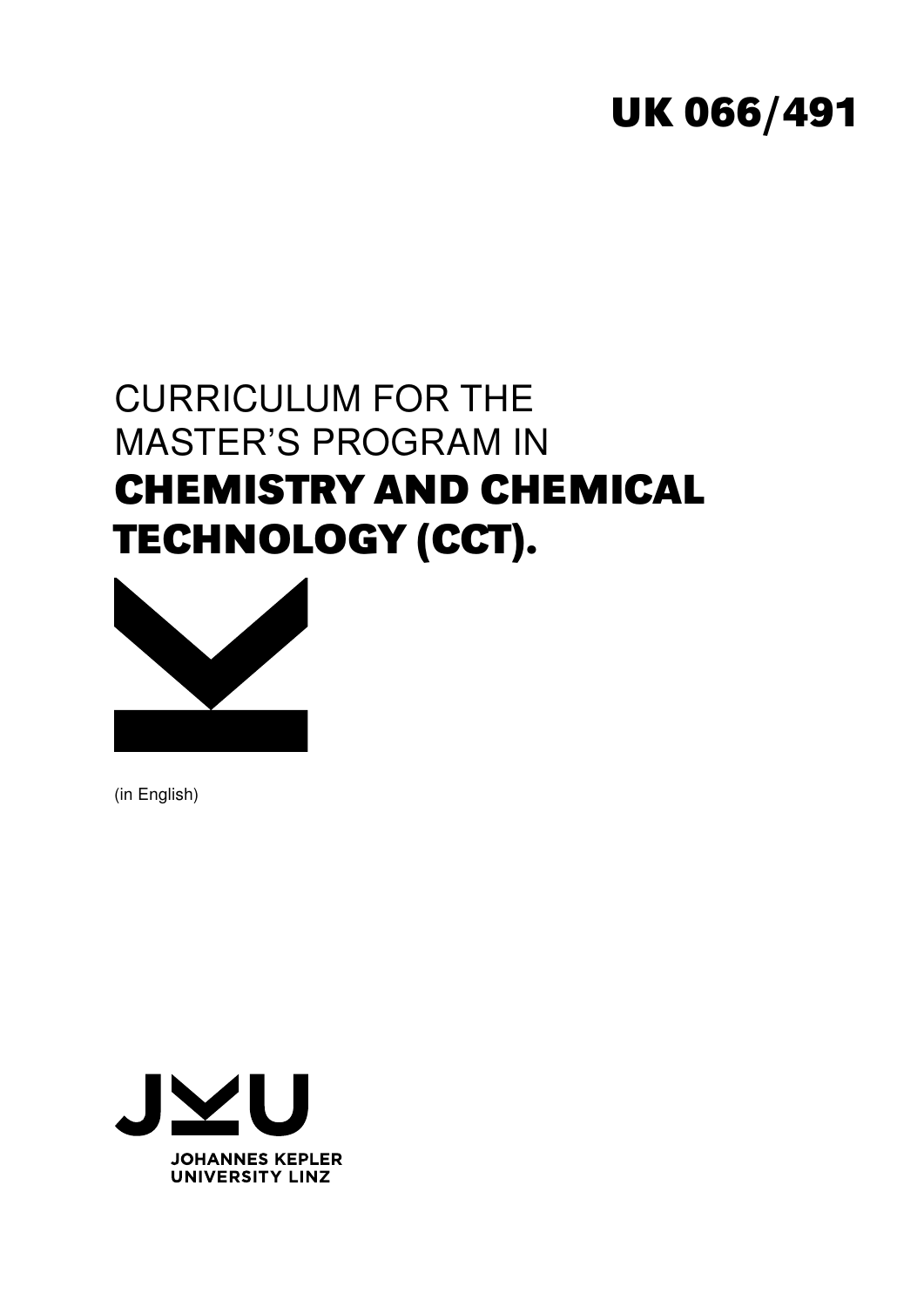## **Contents**

| - 3            |  |
|----------------|--|
| - 5            |  |
| - 6            |  |
| - 6            |  |
| $\overline{7}$ |  |
|                |  |
| $\overline{7}$ |  |
| - 8            |  |
| - 8            |  |
| - 8            |  |
|                |  |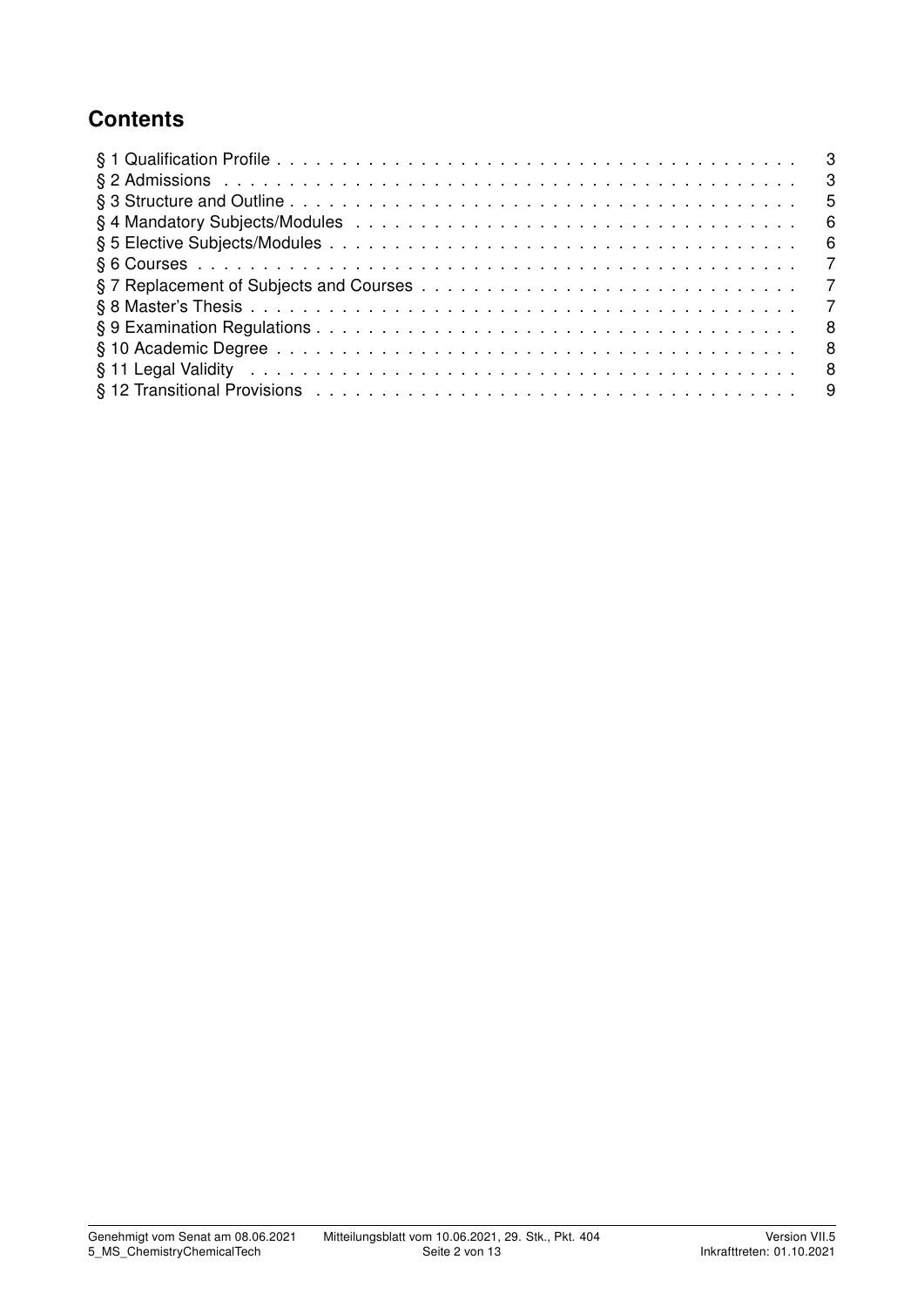# § 1 Qualification Profile

(1) The English-language Master's program in "Chemistry and Chemical Technology" at the Faculty of Engineering and Natural Sciences (TNF) of the Johannes Kepler University (JKU) Linz has been designed to attract students and scholars from around the world and provide an internationally supportive environment for the advancement of science and technology.

(2) The Master's program in "Chemistry and Chemical Technology" is offered by the Faculty of Engineering & Natural Sciences at the JKU. The program has been designed to educate chemists by providing a strong base in fields of engineering and natural sciences. The program includes advanced studies in various fields of chemistry, chemical technologies and chemical process engineering. Students who successfully complete the Master's program in "Chemistry and Chemical Technology" are qualified for admission to a corresponding PhD degree program or can opt to pursue a profession in the field of chemical-technology.

(3) The Master's program in "Chemistry and Chemical Technology" provides students with expertise in the following fields:

- Advanced knowledge in inorganic chemistry, analytical chemistry, organic chemistry, physical chemistry, chemical technologies of inorganic and organic materials and chemical process engineering;
- Specific state-of-the-art know-how in the area of chemistry and chemical technologies based on participation in research projects in the course of the Master's thesis;
- Apply science-based and interdisciplinary strategies to address real-world issues and problems;
- Identify innovative approaches for product or process improvement;
- Ability to assess the technological impact and resulting effects on society and the environment in both the short-term and the long-term;
- Soft skills, such as general knowledge skills, inter-cultural communication skills, knowledge of foreign languages, presentation skills, how to be an effective part of a team, legal issues, and gender issues.

(4) The academic degree program focuses strongly on principles of research-supported learning and research-led teaching to ensure that graduates have the qualifications and academic understanding needed to address complex issues, keep up with continual advancements in the field of chemistry and chemical technology, and solve problems based on correctly selected factual knowledge.

## § 2 Admissions

(1) In accordance with § 54 para. 1 UG the Master's program in "Chemistry and Chemical Technology" belongs to the category of engineering degrees and is taught in English.

(2) The Master's program in "Chemistry and Chemical Technology" is based on the Bachelor's program in "Chemistry and Chemical Technology" (UK033/290). Graduates of this Bachelor's program or of the Bachelor's program in "Biological Chemistry" (UK033/663) are admitted to the Master's program without any restrictions.

(3) In addition graduates of the following Bachelor's programs are admitted to the Master's program in "Chemistry and Chemical Technology" without any restrictions.

1. The graduates of the following Bachelor's programs are admitted concordantly to the Bachelor's program "Chemistry and Chemical Technology":

- Bachelor's program in Technische Chemie at the Technical University of Vienna
- Bachelor's program in Chemie at the Nawi Graz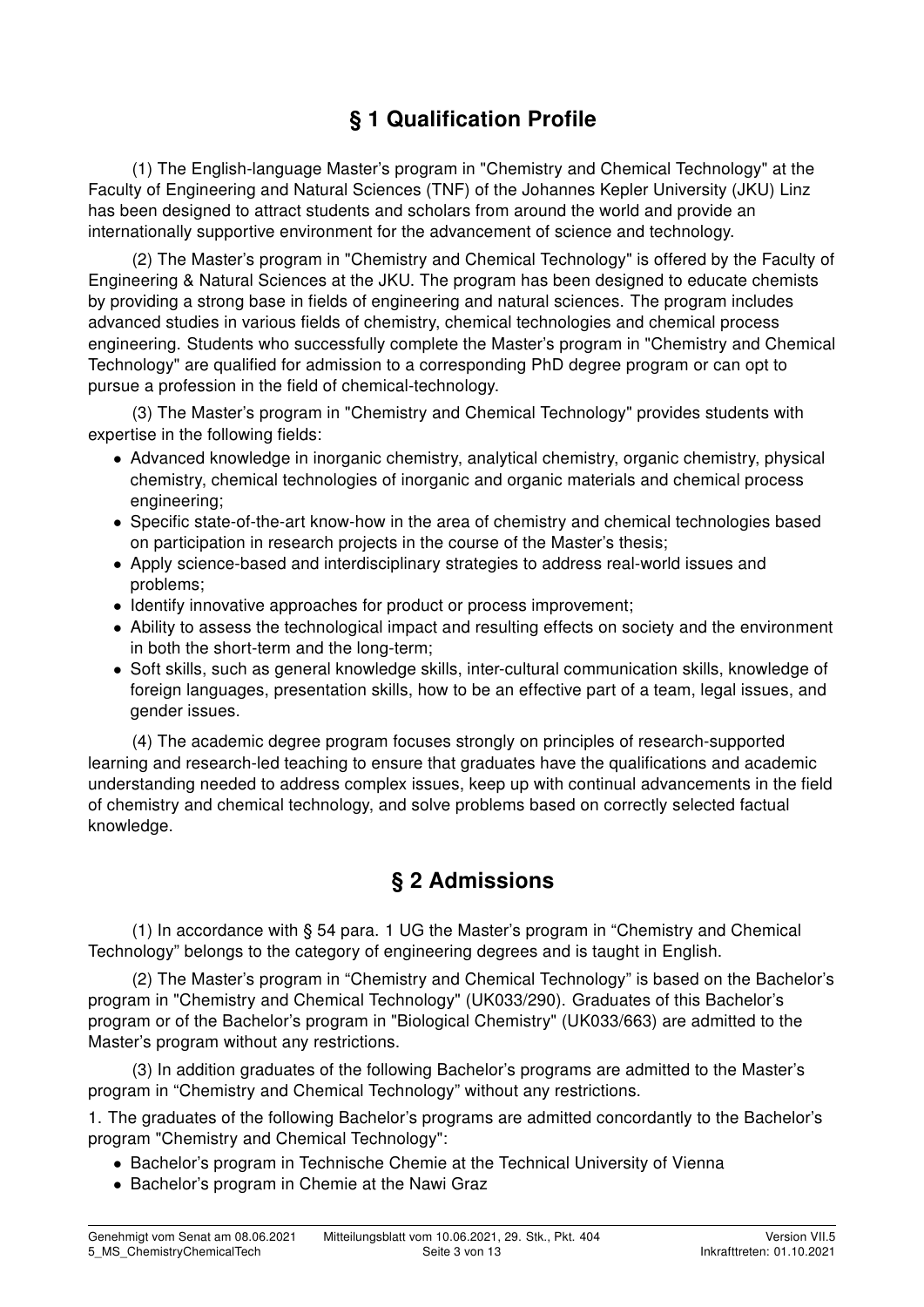2. The graduates of the following Bachelors' programs are admitted concordantly to the Bachelor's program "Biological Chemistry":

- Bachelor's program in Chemie at the University of Vienna
- Bachelor's program in Chemie at the University of Innsbruck

(4) Graduates of related programs at Universities, Universities of Applied Sciences and other recognized national or international post-secondary educational institutions can be admitted to the Master's program if their degree programs are equivalent in content and scope to the Bachelor's programs in "Chemistry and Chemical Technology" or "Biological Chemistry" at JKU. Equivalent programs are those in which the following subjects have been successfully completed in the stated minimum scope, whereby at least 25 ECTS must be in chemical lab/practical courses (chemistry laboratory work with one's own experimental activities):

(a) Equivalent to the Bachelor's program in "Chemistry and Chemical Technology":

- General and Inorganic Chemistry (22 ECTS)
- Analytical Chemistry (20 ECTS)
- Organic Chemistry and Polymer Chemistry (25 ECTS)
- Physical Chemistry (20 ECTS)
- Chemical Technologies and Process Engineering (15 ECTS)
- Mathematics and Fundamentals in Sciences (18 ECTS)

(b) Equivalent to the Bachelor's program in "Biological Chemistry":

- General and Inorganic Chemistry (14 ECTS)
- Analytical Chemistry (16 ECTS)
- Organic Chemistry (15 ECTS)
- Physical Chemistry (10 ECTS)
- Mathematics and Physics (14 ECTS)

(5) In the event of admission under para. 4, it must be determined during the official admission process whether equivalent standard has been met in accordance to para. 4 lit. a, or b and/or if the prerequisites for graduates of the Bachelor's degree program in "Chemistry and Chemical Technology" or "Biological Chemistry" have to be applied.

(6) If the undergraduate degree is considered principally equivalent and requires only individual supplements to be considered equivalent, the Rectorate can approve admission and require the student to successfully pass examinations totaling a maximum of 40 ECTS. The student must pass the examinations during the course of the Master's program.

(6a) The basic equivalence is given for graduates of the Bachelor's program "Fundamentals of Natural Sciences for Technology" of JKU, provided they have completed the major in Chemistry (subject code: 320STCH20). For full equivalence, the following course examinations must be completed additionally during the master's program:

| Code          | Tvp | <b>Bezeichnung</b>                                           | <b>ECTS</b> |
|---------------|-----|--------------------------------------------------------------|-------------|
| 290CTPEFIMV18 | VL. | <b>Fundamentals of Inorganic Materials</b>                   | 3,0         |
| 663ANCHLIAP19 | PR. | Lab Course of Instrumental Analysis for Biological Chemistry | 2,0         |
| 290OPCHOC2P18 | PR. | Lab Course in Preparative Organic Chemistry II               | 5,0         |
| 290MAFSBICV18 | VL  | Biochemistry                                                 | 3,0         |

(7) Graduates of a Diploma program with a longer duration than a Bachelor's program can obtain recognition for examinations of the Master's program (see § 78 UG) to the extent by which the Diploma program (excluding the diploma thesis) exceeds the Bachelor's program.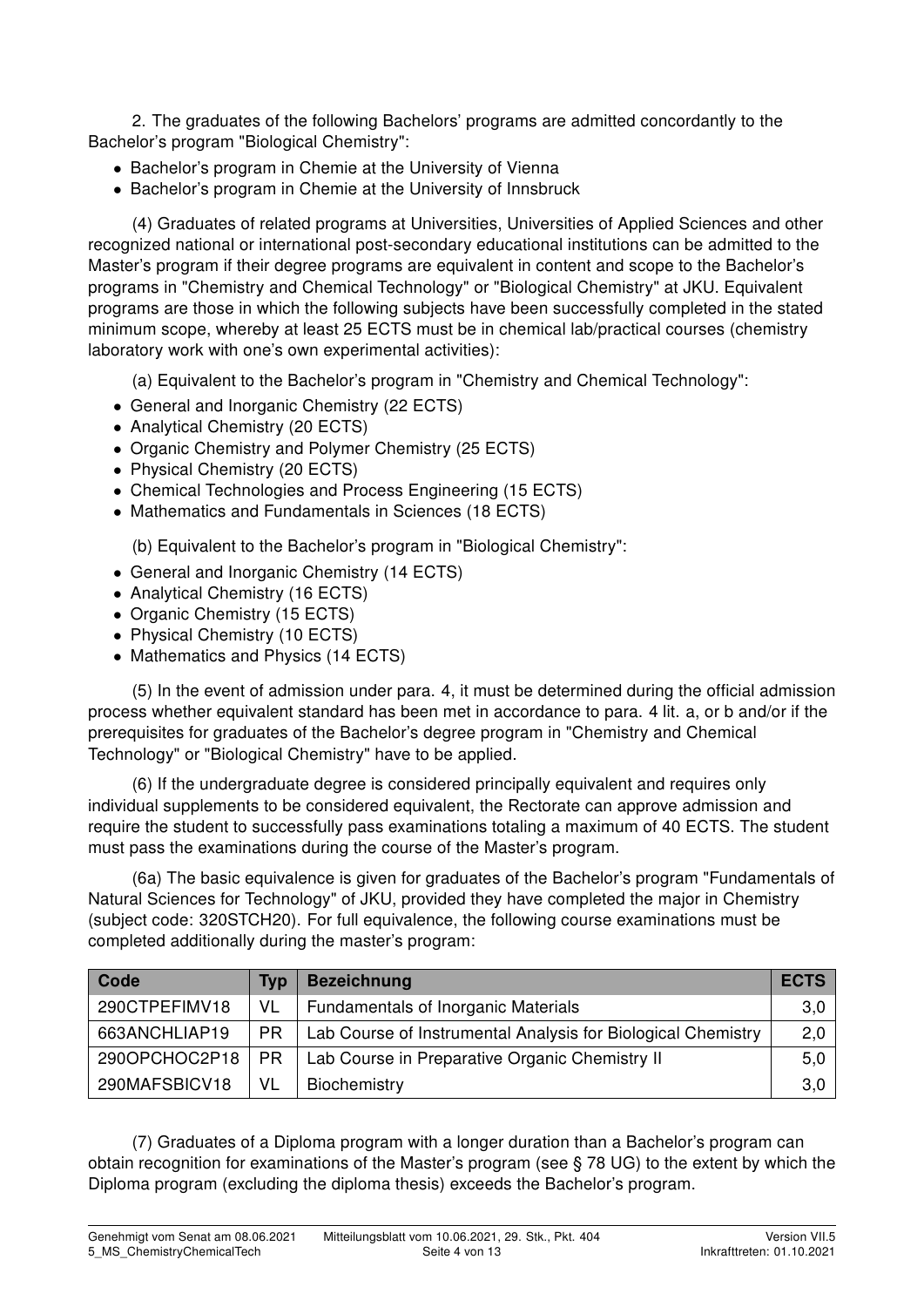## § 3 Structure and Outline

(1) The Master's program in "Chemistry and Chemical Technology" covers 4 semesters and consists of 120 ECTS, which are distributed among the following subjects:

(a) Subjects for graduates of the Bachelor's program "Chemistry and Chemical Technology"

| <b>Subjects</b>                                 | <b>ECTS</b> |
|-------------------------------------------------|-------------|
| <b>Mandatory Subjects</b>                       | 63          |
| <b>Elective Subjects</b>                        | 18          |
| Master's Thesis (incl. Master's Thesis Seminar) | 26          |
| <b>Master's Examination</b>                     |             |
| <b>Free Electives</b>                           | 12          |
| Total                                           | 120         |

(b) Subjects for graduates of the Bachelor's program "Biological Chemistry"

| <b>Subjects</b>                                                                       | <b>ECTS</b> |  |  |  |
|---------------------------------------------------------------------------------------|-------------|--|--|--|
| Mandatory Subjects (incl. Bridge subject Technical Chemistry for Biological Chemists) | 81          |  |  |  |
| Master's Thesis (incl. Master's Thesis Seminar)                                       |             |  |  |  |
| <b>Master's Examination</b>                                                           |             |  |  |  |
| <b>Free Electives</b>                                                                 | 12          |  |  |  |
| Total                                                                                 | 120         |  |  |  |

(c) Subjects for graduates of the Bachelor's program "Fundamentals of Natural Sciences for Technology"

| <b>Subjects</b>                                                                                                      | <b>ECTS</b> |
|----------------------------------------------------------------------------------------------------------------------|-------------|
| Mandatory Subjects (incl. Bridge subject Technical Chemistry for Fundamentals of<br>Natural Sciences for Technology) | 81          |
| Master's Thesis (incl. Master's Thesis Seminar)                                                                      | 26          |
| Master's Examination                                                                                                 |             |
| <b>Free Electives</b>                                                                                                | 12          |
| Total                                                                                                                | 120         |

(2) For free electives students have to pass examinations corresponding to 12 ECTS, which can be chosen from any recognized national or international post-secondary educational institution. The free electives shall provide additional skills beyond "Chemistry and Chemical Technology" and can be taken anytime during the Master's study.

(3) The recommended free electives courses are further courses taught in the Master's programs "Biological Chemistry", "Polymer Chemistry" or "Management in Chemical Technologies".

(4) The recommended study plans are listed in annex 1a-1c. This recommendation is based on a full-time program. Due to the academic requirements the degree program cannot be reasonably completed alongside a job or for those who have family care responsibilities.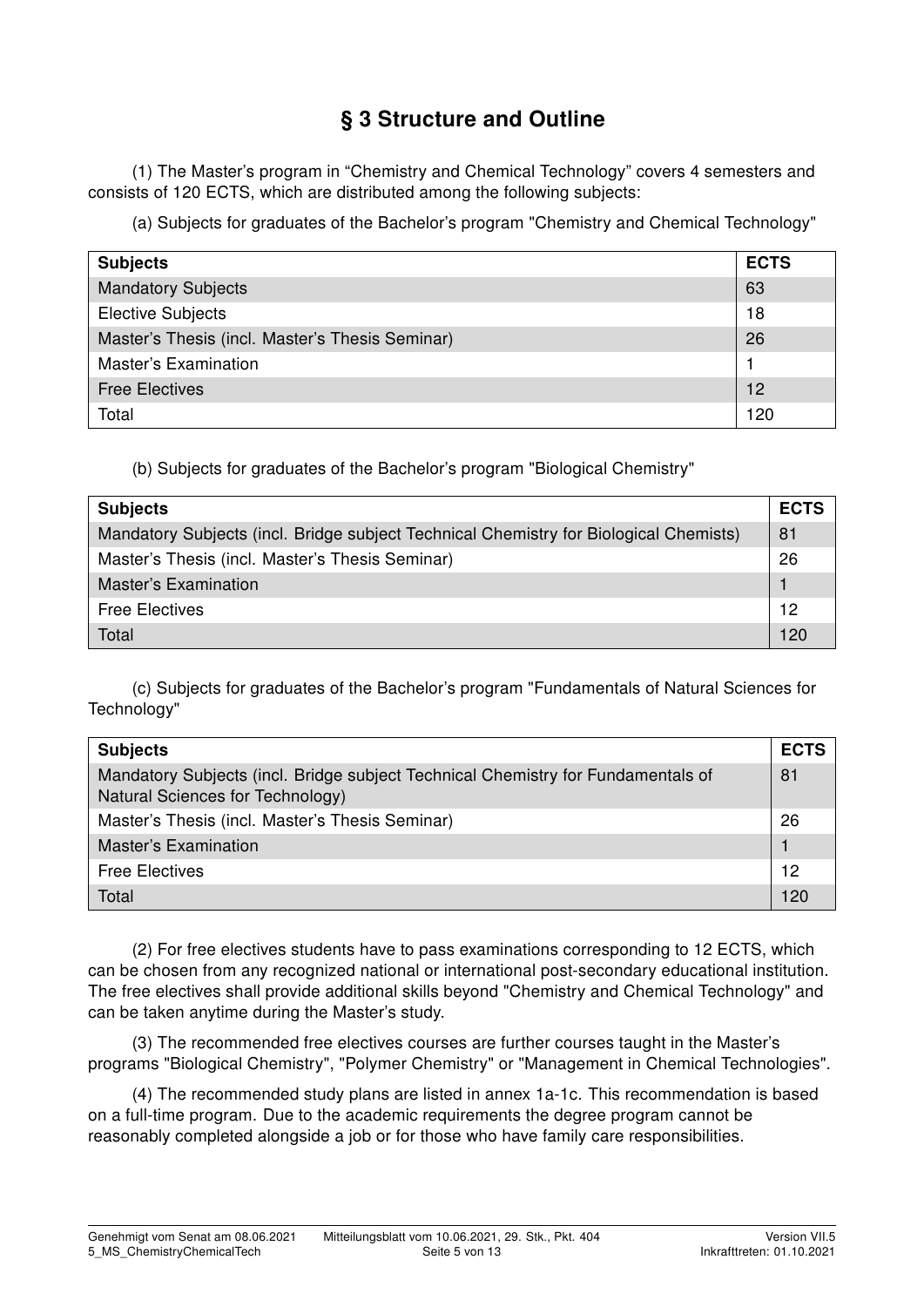# § 4 Mandatory Subjects/Modules

(1) The following mandatory subjects have to be completed successfully:

| Code      | <b>Name</b>                                  | <b>ECTS</b> |
|-----------|----------------------------------------------|-------------|
| 491ANCH19 | <b>Analytical Chemistry</b>                  | 3           |
| 491CHPE19 | <b>Chemical Process Engineering</b>          | 12          |
| 491CTIM19 | Chemical Technologies of Inorganic Materials | 17          |
| 491CTOM19 | Chemical Technologies of Organic Materials   | 14          |
| 491INCH19 | <b>Inorganic Chemistry</b>                   | 4.5         |
| 4910RCH19 | <b>Organic Chemistry</b>                     | 3           |
| 491PHCH19 | <b>Physical Chemistry</b>                    | 6           |
| 491SOSK19 | <b>Soft Skills</b>                           | 3.5         |

(2) Graduates of the Bachelor's program "Biological Chemistry" have to complete, as well as the mandatory subjects, listed in para. 1, additionally the subject "Bridge subject Technical Chemistry for Biological Chemists" subject code: 491BRBC19, to the extent of 18 ECTS.

(3) Graduates of the Bachelor's program "Fundamentals of Natural Sciences for Technology" have to complete, as well as the mandatory subjects, listed in para. 1, additionally the subject "Bridge subject Technical Chemistry for Fundamentals of Natural Sciences for Technology" subject code: 491BRNS21, to the extent of 18 ECTS.

# § 5 Elective Subjects/Modules

(1) Graduates of the Bachelor's program "Chemistry and Chemical Technology" must choose a total of 18 ECTS from two of the five chemical electives.

| Code      | <b>Name</b>                                  |
|-----------|----------------------------------------------|
| 491ESYN19 | <b>Electives Synthesis</b>                   |
| 491ECAN19 | <b>Electives Chemical Analysis</b>           |
| 491ETEC19 | <b>Electives Technologies</b>                |
| 491EMAT19 | <b>Electives Materials</b>                   |
| 491EPBC19 | Electives Physical and Biophysical Chemistry |

(2) Students must select only such courses from the electives that have not already been completed as part of the Bachelor's program which qualified them for this post-graduate program.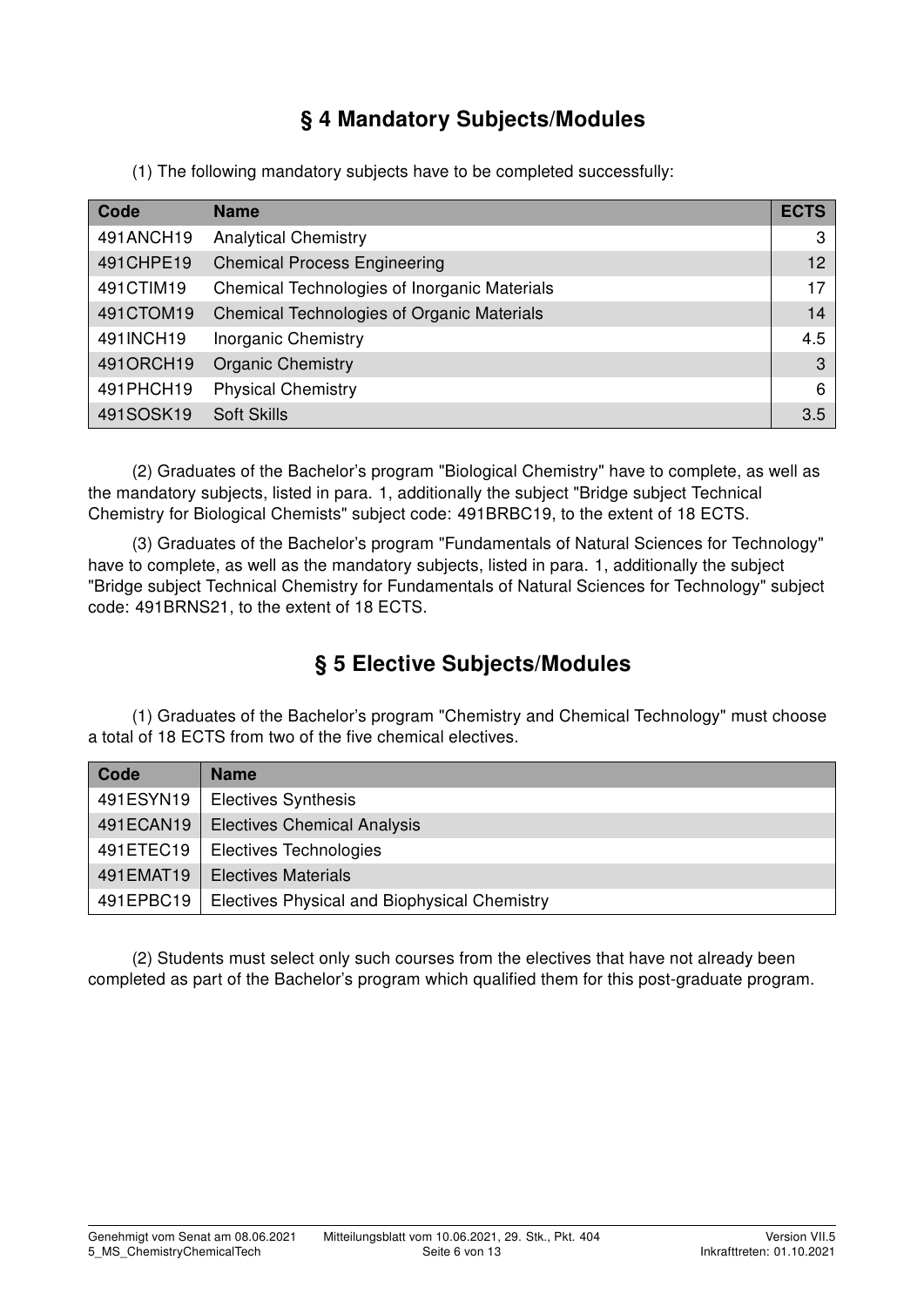## § 6 Courses

(1) The names and the types of all courses of the mandatory and elective subjects, as well as their ECTS, their duration in hours per week, their codes, their registration requirements, and their admission procedures (in case of limited availability of places) are described in the study handbook of JKU (studienhandbuch.jku.at).

(2) The possible types of courses, as well as the examination regulations are described in §§ 13 and 14 of the JKU statute (section "Studienrecht").

#### § 7 Replacement of Subjects and Courses

Mandatory and elective subjects according to §§ 4 and 5, as well as courses according to § 6 para. 1, may be replaced to a total extent of 18 ECTS by other study specific subjects and courses upon student's request, provided that the purpose of academic professional preparatory training is not affected and the choice of the proposed subjects and courses seems reasonable with regard to the defined aims in the qualification profile, the academic context, as well as to the addition to the professional preparatory training. The application for the replacement of subjects and courses has to be filed by the Vice Rector of Academic Affairs.

### § 8 Master's Thesis

(1) Students of the Master's program "Chemistry and Chemical Technology" must complete a Master's thesis according to § 81 UG and § 36 of the JKU statute (Section "Studienrecht").

(2) The Master's thesis usually consists of experimental research, whose results are to be documented in the form of a written paper corresponding to an effort of 21 ECTS.

(3) The Master's thesis serves as a proof that graduates are able to perform scientific work autonomously and correctly in terms of methods and content. The topic of the thesis must be taken from the mandatory subjects listed in § 4 para. 1 with the exception of the subject "Soft Skills" or from the chosen elective subjects listed in § 5 and must permit completion within a period of 6 months.

(4) The curricular committee may specify guidelines for the formal structure of a Master's thesis.

(5) Subject to agreement with the supervisor (Academic Advisor), the Master's thesis can be submitted in English or German.

(6) In addition to the Master's thesis, students must pass the Master's thesis seminar with 5 ECTS.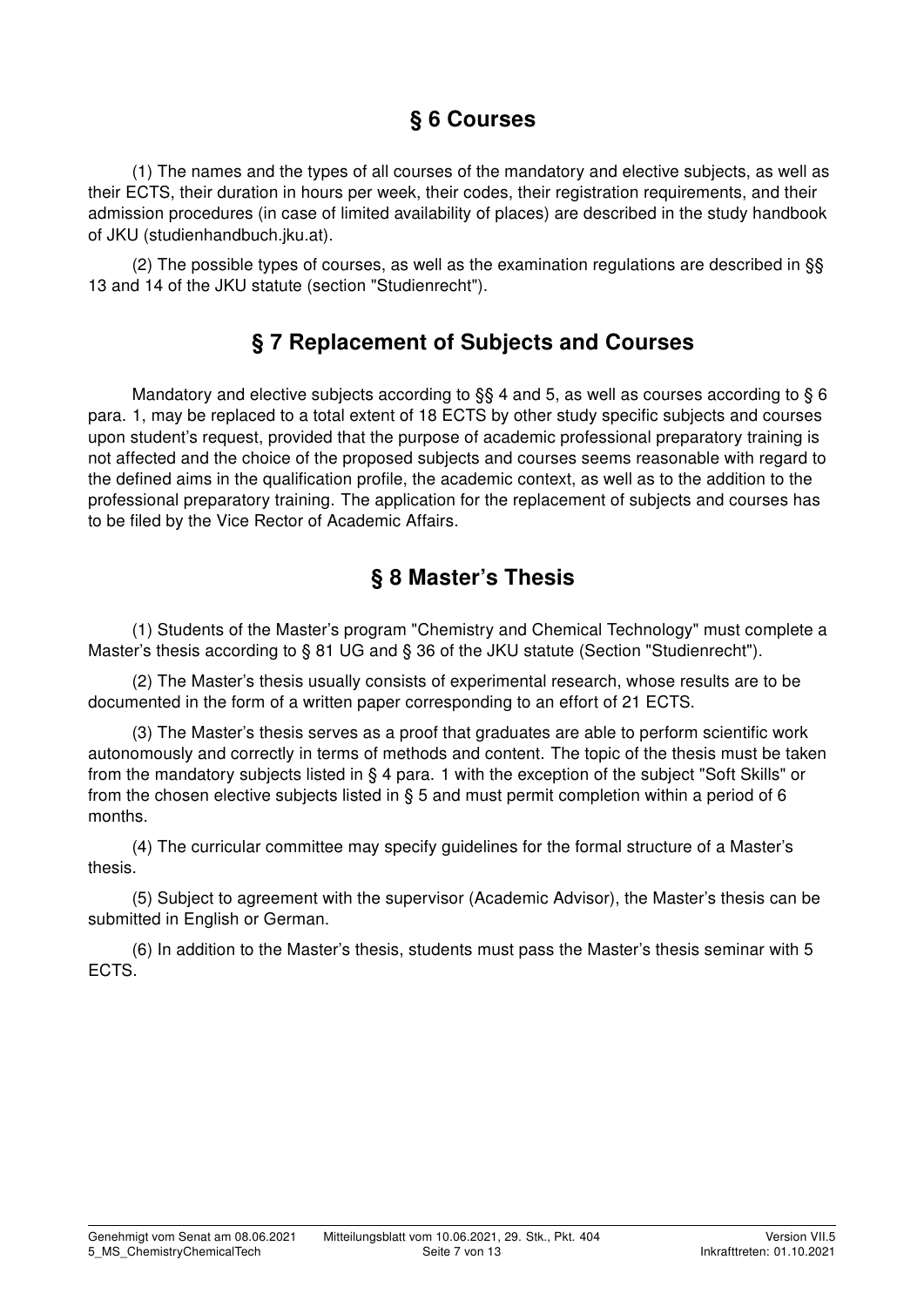## § 9 Examination Regulations

(1) The regulations for subject examinations and course examinations are described in the study handbook of JKU.

(2) The Master's program "Chemistry and Chemical Technology" is concluded by a Master's examination.

(3) The Master's examination consists of two parts: The first part is the successful completion of the mandatory and elective subjects according to §§ 4 and 5.

(4) The second part of the Master's examination is a comprehensive oral examination (1 ECTS) conducted by an examination committee. Prior to being admitted to the Master's examination, students must complete the first part of the Master's examination, the Master's thesis, the Master's thesis seminar, and the free electives.

(5) The second part of the Master's examination starts with a presentation and a defense of the Master's thesis, followed by an oral exam that covers the subject which includes the topic of the Master's thesis and as well as a second subject defined by the advisor of the Master's thesis.

(6) The examination committee consists of three members and is formed by the Vice Rector of Academic Affairs. The candidate may submit a proposal for the committee members. In general, the Academic Advisor of the Master's thesis is a member of the examination committee. The head of the committee suggests the assessment of the oral presentation. The other two examiners suggest the assessment of the examinations in their respective subjects.

#### § 10 Academic Degree

(1) Graduates of the Master's program "Chemistry and Chemical Technology" are awarded the academic degree "Diplom-Ingenieurin/Diplom-Ingenieur" abbreviated "Dipl.-Ing." or "Dipl.-Ing. (JKU) oder "DI" or "DI (JKU)".

(2) The certificate confirming the academic degree is issued in German and in English translation.

## § 11 Legal Validity

(1) This curriculum comes into effect on October 1, 2019.

(2) The curriculum of the Master's program in "Technische Chemie" in the version published in the official newsletter of Johannes Kepler University Linz on June 29, 2016, 29<sup>th</sup> piece, item 255 expires by the end of September 30, 2019 with the exception of the transitional arrangements.

(3) § 2 para. 2, 3 and 6a, § 3 para. 1 lit. b and c, § 3 para. 4, § 4 para. 2 and 3 and annex 1c as published in the official newsletter of the Johannes Kepler University Linz on June 10, 2021, 29<sup>th</sup> piece, item 404 will take effect on October 1, 2021.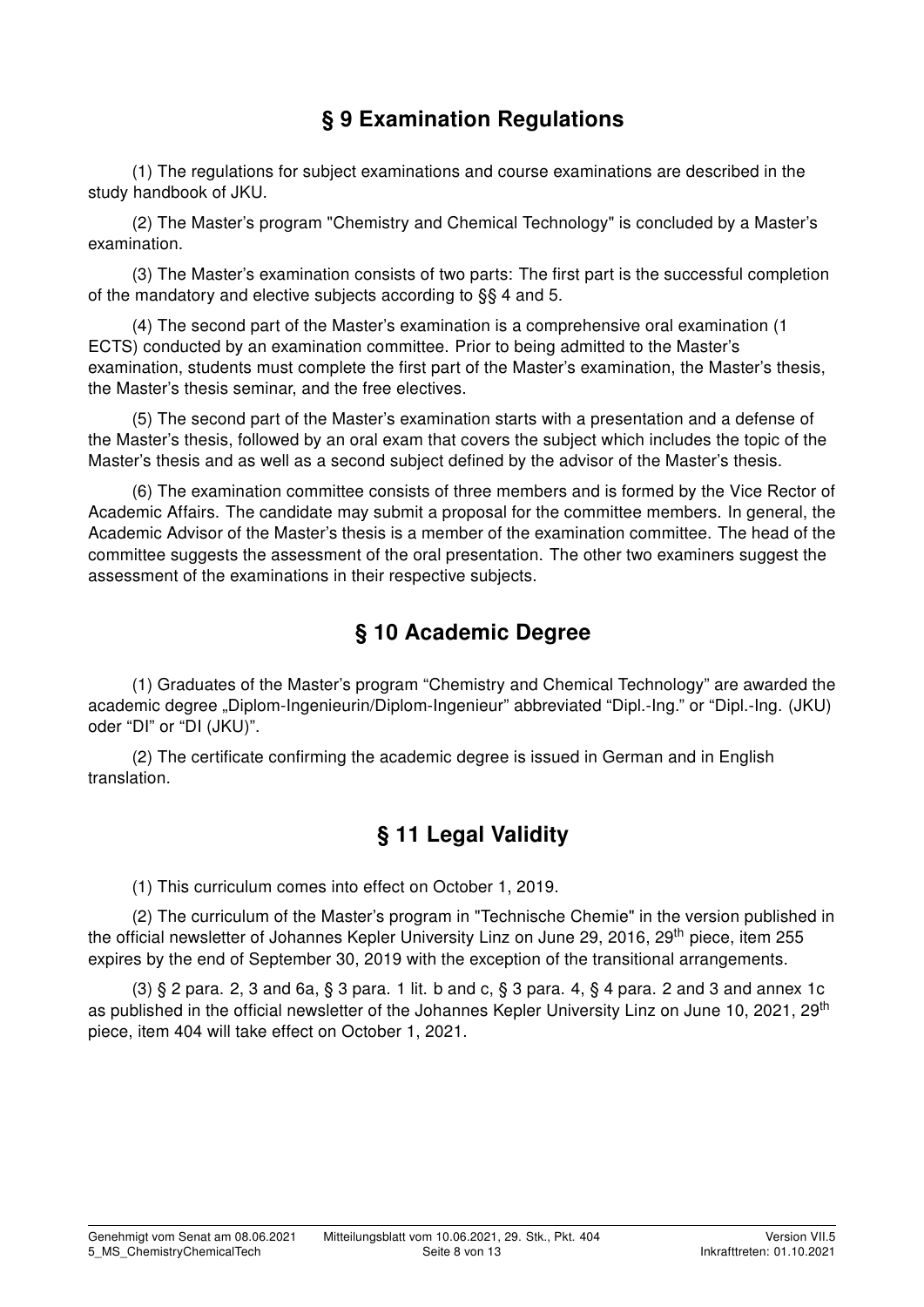# § 12 Transitional Provisions

(1) For students who have passed examinations within the curriculum of the Master's program in "Technische Chemie" in a previous version, the equivalences listed in the study handbook of JKU (studienhandbuch.jku.at) apply.

(2) In addition to the mentioned equivalences given in the study handbook of JKU, the following equivalence table applies:

| Course package in the Master's program<br>"Technische Chemie" 2016                                                                                                                                                                                                                                                                      | Equivalent course package in the Master's<br>program "Chemistry and Chemical<br>Technology" 2019                                                                                                                                                                                                                                       |
|-----------------------------------------------------------------------------------------------------------------------------------------------------------------------------------------------------------------------------------------------------------------------------------------------------------------------------------------|----------------------------------------------------------------------------------------------------------------------------------------------------------------------------------------------------------------------------------------------------------------------------------------------------------------------------------------|
| 491CTAS13: Chemische Technologie<br>Anorganischer Stoffe (17.4 ECTS) +<br>491CTOS10: Chemische Technologie<br>Organischer Stoffe (14.8 ECTS) +<br>491SOSK16: Soft Skills für Master Technische<br>Chemie (6.4 ECTS) +<br>491VETE10: Verfahrenstechnik (9.4 ECTS) +<br>491MAAR10: Masterarbeitsseminar in<br>Technischer Chemie (3 ECTS) | 491CTIM19: Chemical Technologies of<br>Inorganic Materials (17 ECTS) +<br>491CTOM19: Chemical Technologies of<br>Organic Materials (14 ECTS) +<br>491SOSK19: Soft Skills (3.5 ECTS) +<br>491 CHPE19: Chemical Process Engineering<br>$(12$ ECTS) +<br>491MAAR19: Master's Thesis Seminar<br>Chemistry and Chemical Technology (5 ECTS) |
| 491WAFA16: Wahlfächer (27.5 ECTS) +<br>491FRST13: Freie Studienleistungen (14.5<br>ECTS)                                                                                                                                                                                                                                                | 491ANCH19: Analytical Chemistry (3 ECTS) +<br>491INCH19: Inorganic Chemistry (4.5 ECTS) +<br>491ORCH19: Organic Chemistry (3 ECTS) +<br>491PHCH19: Physical Chemistry (6 ECTS) +<br>491ELEC19: Electives (18 ECTS) +<br>491FRST19: Free Electives (12 ECTS)                                                                            |
| 491BRBC13: Brückenfach Technische Chemie<br>für Bachelor Biologische Chemie (25.5 ECTS)<br>+<br>491WAFA16: Wahlfächer (3 ECTS) +<br>491FRST13: Freie Studienleistungen (13.5<br>ECTS)                                                                                                                                                   | 491BRBC19: Bridge subject Technical<br>Chemistry for Biological Chemists (18 ECTS) +<br>491ANCH19: Analytical Chemistry (3 ECTS) +<br>491INCH19: Inorganic Chemistry (4.5 ECTS) +<br>491ORCH19: Organic Chemistry (3 ECTS) +<br>491PHCH19: Physical Chemistry (6 ECTS) +<br>491FRST19: Free Electives (12 ECTS)                        |
| 491CTAS13: Chemische Technologie<br>Anorganischer Stoffe (17.4 ECTS)                                                                                                                                                                                                                                                                    | 491CTIM19: Chemical Technologies of<br>Inorganic Materials (17 ECTS)                                                                                                                                                                                                                                                                   |
| 491CTOS10: Chemische Technologie<br>Organischer Stoffe (14.8 ECTS)                                                                                                                                                                                                                                                                      | 491CTOM19: Chemical Technologies of<br>Organic Materials (14 ECTS)                                                                                                                                                                                                                                                                     |
| 491SOSK16: Soft Skills für Master Technische<br>Chemie (6.4 ECTS)                                                                                                                                                                                                                                                                       | 491SOSK19: Soft Skills (3.5 ECTS)                                                                                                                                                                                                                                                                                                      |
| 491VETE10: Verfahrenstechnik (9.4 ECTS)                                                                                                                                                                                                                                                                                                 | 491CHPE19: Chemical Process Engineering<br>$(12$ ECTS)                                                                                                                                                                                                                                                                                 |
| 491WAFA16: Wahlfächer (27.5 ECTS)                                                                                                                                                                                                                                                                                                       | 491ELEC19: Electives (18 ECTS) +<br>491ANCH19: Analytical Chemistry (3 ECTS) +<br>491INCH19: Inorganic Chemistry (4.5 ECTS) +<br>491ORCH19: Organic Chemistry (3 ECTS) +<br>491 PHCH19: Physical Chemistry (6 ECTS)                                                                                                                    |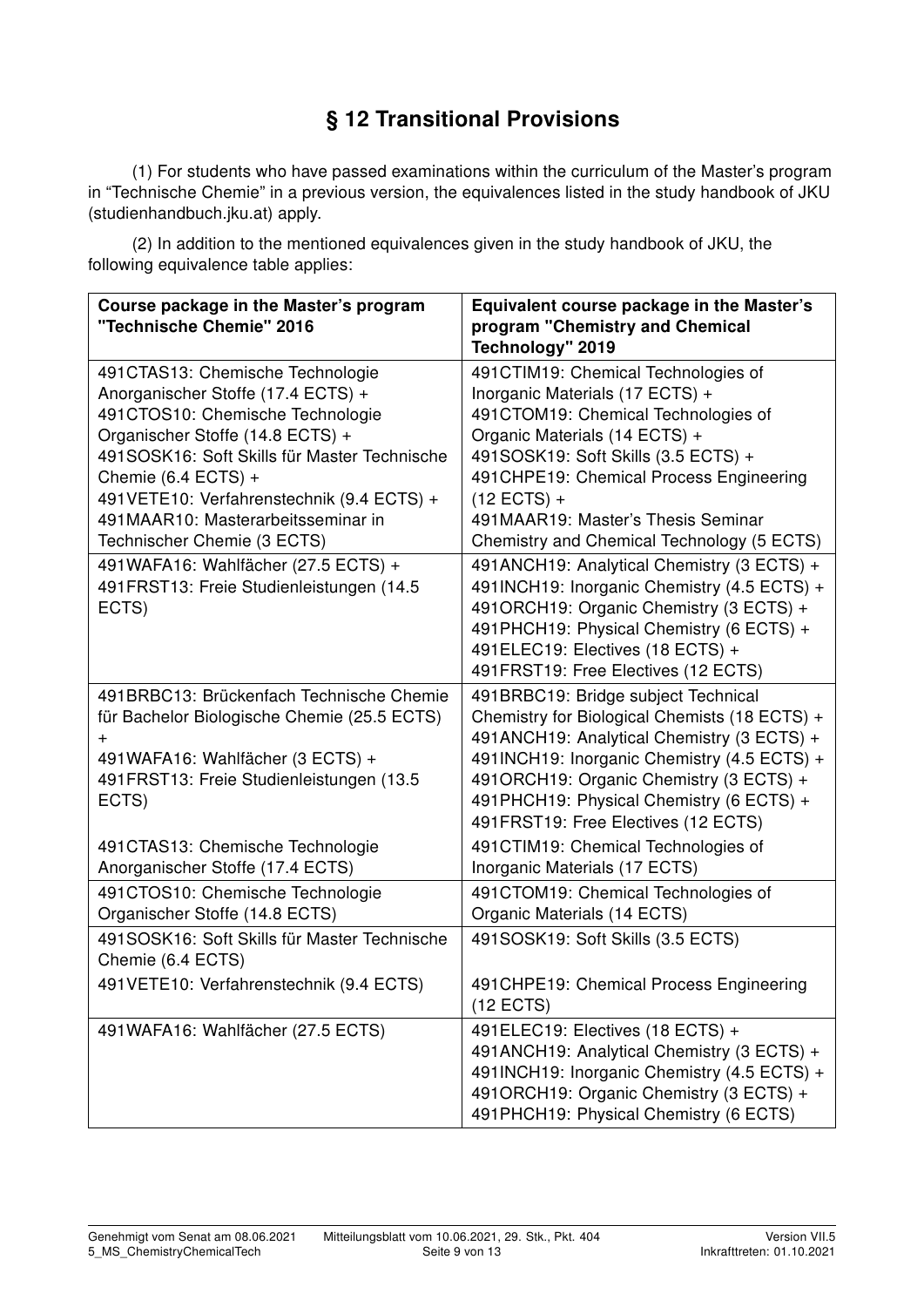| 491BRBC13: Brückenfach Technische Chemie<br>für Bachelor Biologische Chemie (25.5 ECTS)<br>+<br>491WAFA16: Wahlfächer (3 ECTS)<br>491 FRST13: Freie Studienleistungen (14.5 or | 491BRBC19: Bridge subject Technical<br>Chemistry for Biological Chemists (18 ECTS) +<br>491ANCH19: Analytical Chemistry (3 ECTS) +<br>491INCH19: Inorganic Chemistry (4.5 ECTS) +<br>491ORCH19: Organic Chemistry (3 ECTS) +<br>491 PHCH19: Physical Chemistry (6 ECTS)<br>491 FRST19: Free Electives (12 ECTS) |
|--------------------------------------------------------------------------------------------------------------------------------------------------------------------------------|-----------------------------------------------------------------------------------------------------------------------------------------------------------------------------------------------------------------------------------------------------------------------------------------------------------------|
| 13.5 ECTS)                                                                                                                                                                     |                                                                                                                                                                                                                                                                                                                 |
| 491MAAR10: Masterarbeitsseminar in<br>Technischer Chemie (3 ECTS)                                                                                                              | 491MAAR19: Master's Thesis Seminar<br>Chemistry and Chemical Technology (5 ECTS)                                                                                                                                                                                                                                |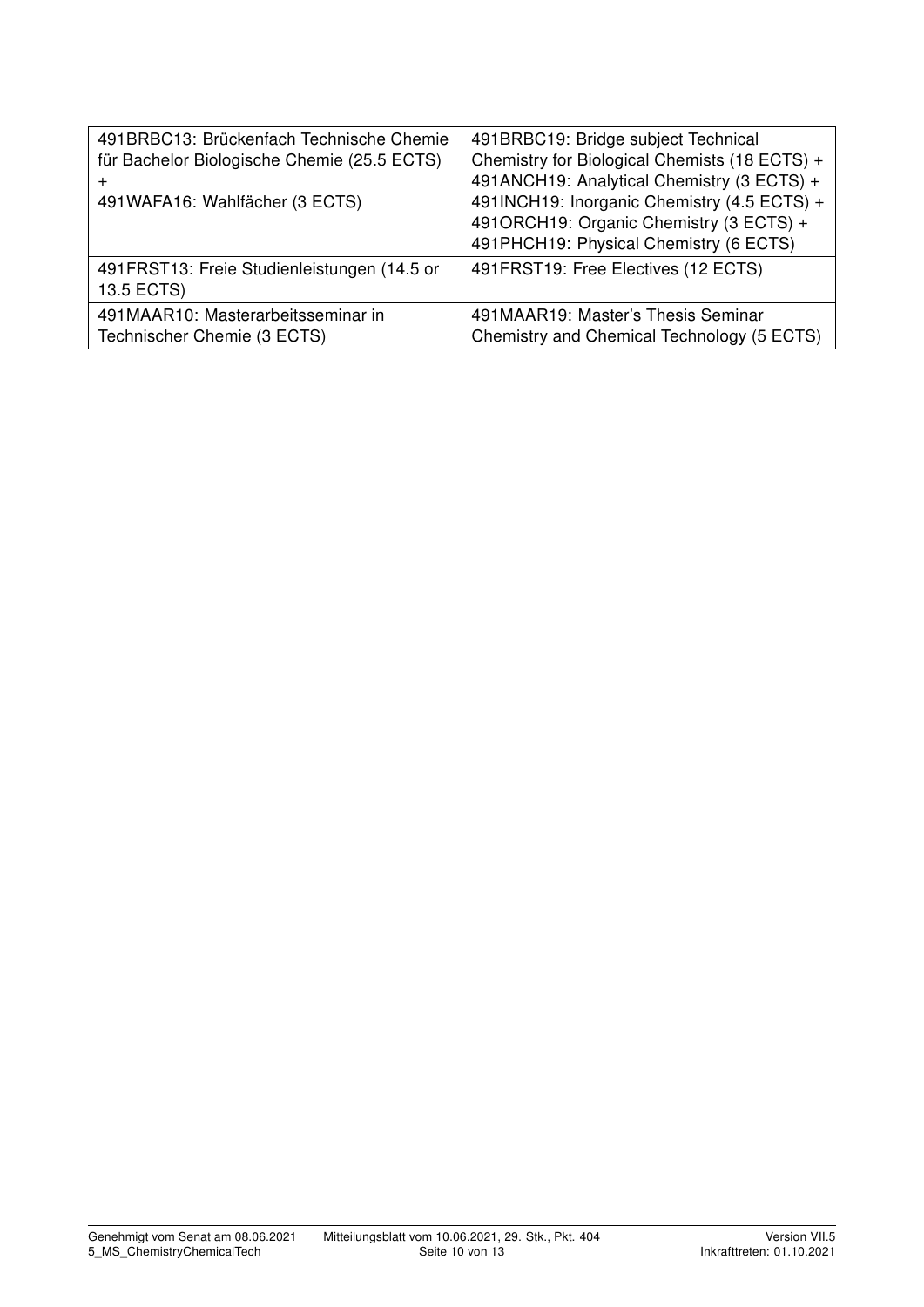#### Annex 1a: Global map of study subjects - Master's Program Chemistry and Chemical Technology (CCT)for graduates of the Bachelor's program "Chemistry and Chemical Technology (CCT)" (2019)

| 1 <sup>st</sup> Semester (WS)                                                                      |               | 2 <sup>nd</sup> Semester (SS)                                                                                                                            |     | 3rd Semester (WS)                                                                                                                   |     | 4 <sup>th</sup> Semester (SS)                     |             |
|----------------------------------------------------------------------------------------------------|---------------|----------------------------------------------------------------------------------------------------------------------------------------------------------|-----|-------------------------------------------------------------------------------------------------------------------------------------|-----|---------------------------------------------------|-------------|
| Subject/Course                                                                                     |               | ECTS Subject/Course                                                                                                                                      |     | ECTS Subject                                                                                                                        |     | ECTS Subject                                      | <b>ECTS</b> |
| <b>Chemical Technologies of Inorganic</b><br><b>Materials</b><br>Advanced Inorganic Materials      |               | <b>Inorganic Chemistry</b><br>Inorganic Chemistry 3                                                                                                      | 3   | <b>Inorganic Chemistry</b><br>Photochemistry 1                                                                                      | 1,5 |                                                   |             |
| Inorganic Materials in High-Tech<br>Applications<br>Lab Course in Advanced Inorganic<br>Technology | 11            | <b>Physical Chemistry</b><br>Physical and Theoretical Chemistry<br>Physical Chemistry of Surfaces and<br>Interfaces                                      | 4,5 | <b>Analytical Chemistry</b><br><b>Mass Spectrometry</b><br>Interpretation of MS and IR Spectra                                      | 3   |                                                   |             |
| <b>Chemical Technologies of Organic</b><br><b>Materials</b><br>Advanced Biotechnology              | 1.5           | <b>Chemical Technologies of Inorganic</b><br>Materials<br>Inorganic Technology Seminar                                                                   | 1,5 | <b>Physical Chemistry</b><br>Catalysis and Reaction Mechanisms                                                                      | 1,5 |                                                   |             |
| <b>Chemical Process Engineering</b><br>Advanced Chemical Process Engineering                       | $\mathcal{R}$ | <b>Chemical Technologies of Organic</b><br>Materials<br>Advanced Organic Technology 1<br>Advanced Organic Technology 2<br>Lab Course in Advanced Organic | 11  | <b>Chemical Technologies of Inorganic</b><br>Materials<br>Industrial Thin Film Technologies<br>Safety Engineering                   | 4,5 | <b>Master's Thesis</b>                            | 21          |
| <b>Organic Chemistry</b><br><b>Advanced Organic Chemistry 1</b>                                    | 3             | Technology                                                                                                                                               |     | <b>Chemical Technologies of Organic</b><br>Materials<br>Organic Technology Seminar                                                  | 1,5 |                                                   |             |
| <b>Electives</b>                                                                                   | 6             | <b>Chemical Process Engineering</b><br><b>Advanced Chemical Reaction</b><br>Engineering<br>Basic Plant Design and Engineering                            | 4,5 | <b>Chemical Process Engineering</b><br>Lab Course in Advanced Process<br>Engineering<br>Seminar in Process and Plant<br>Engineering | 4,5 |                                                   |             |
|                                                                                                    |               | <b>Soft Skills</b><br><b>Excursion to Industry</b>                                                                                                       | 0,5 | Soft Skills                                                                                                                         | 3   |                                                   |             |
| <b>Free Electives</b>                                                                              | 5,5           | Electives                                                                                                                                                | 3   | <b>Electives</b>                                                                                                                    | 6   | Master's Thesis Seminar / Master's<br>Examination | 6           |
|                                                                                                    |               | <b>Free Electives</b>                                                                                                                                    | 2   | <b>Free Electives</b>                                                                                                               | 4,5 | Electives                                         | 3           |
|                                                                                                    | 30            |                                                                                                                                                          | 30  |                                                                                                                                     | 30  |                                                   | 30          |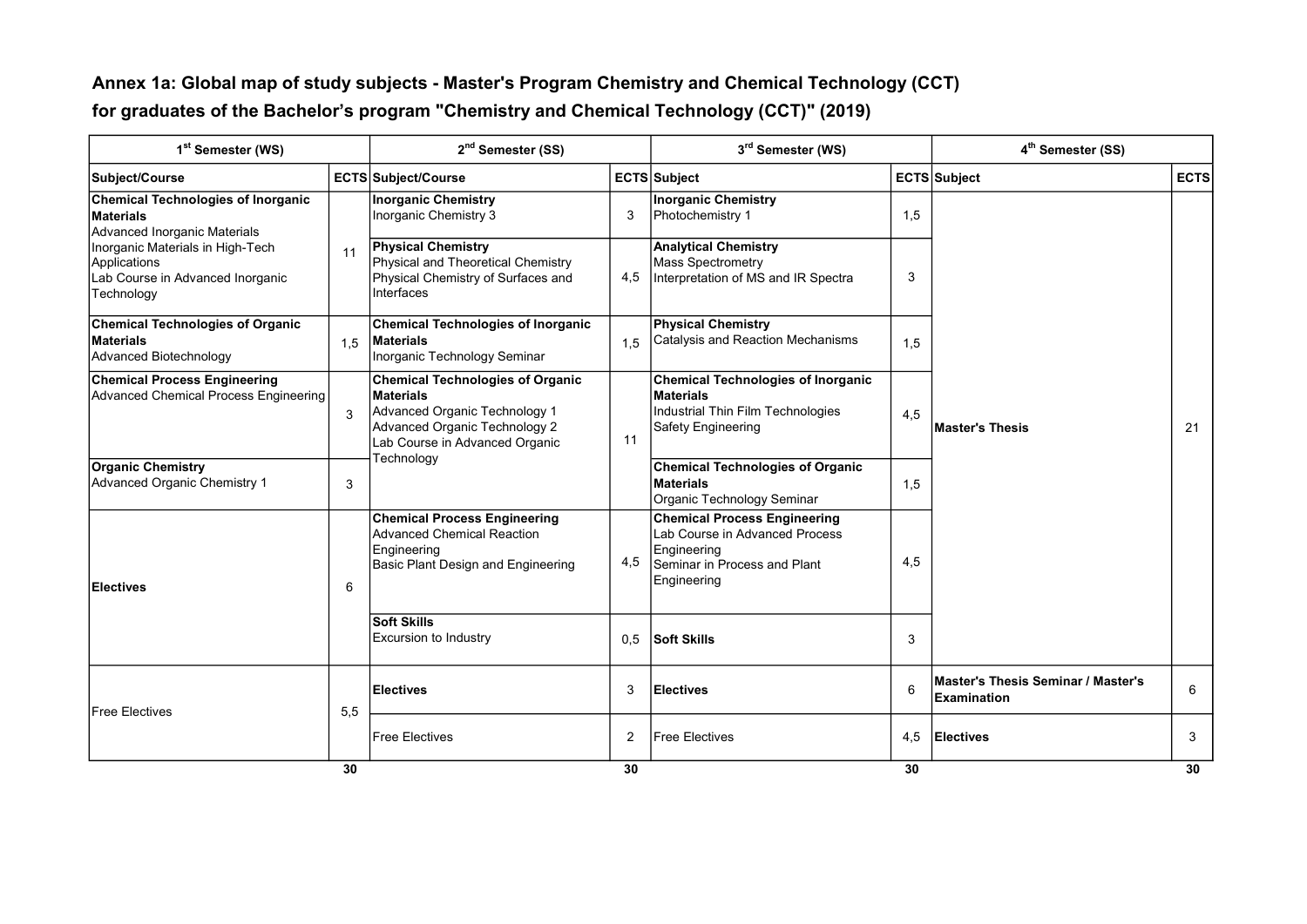#### Annex 1b: Global map of study subjects - Master's Program Chemistry and Chemical Technology (CCT)for graduates of the Bachelor's program "Biological Chemistry" (2019)

| 1 <sup>st</sup> Semester (WS)                                                                                                              |      | 2 <sup>nd</sup> Semester (SS)                                                                                                                                   |                                                                                                  | 3rd Semester (WS)                                                                                                                   |                                                                                                | 4 <sup>th</sup> Semester (SS)      |             |  |
|--------------------------------------------------------------------------------------------------------------------------------------------|------|-----------------------------------------------------------------------------------------------------------------------------------------------------------------|--------------------------------------------------------------------------------------------------|-------------------------------------------------------------------------------------------------------------------------------------|------------------------------------------------------------------------------------------------|------------------------------------|-------------|--|
| Subject/Course                                                                                                                             |      | <b>ECTS Subject/Course</b>                                                                                                                                      |                                                                                                  | <b>ECTS</b> Subject                                                                                                                 |                                                                                                | ECTS Subject                       | <b>ECTS</b> |  |
| <b>Bridge subject Technical Chemistry</b><br>for Biological Chemists                                                                       |      | <b>Bridge subject Technical Chemistry</b><br>for Biological Chemists                                                                                            |                                                                                                  | <b>Inorganic Chemistry</b><br>Photochemistry 1                                                                                      | 1,5                                                                                            |                                    |             |  |
| Organic Technology<br>Materials Characterisation<br>Basic Lab Course in Inorganic<br>Technology                                            |      |                                                                                                                                                                 | Basic Lab Course in Organic<br>Technoloav<br>Basic Lab Course in Chemical Process<br>Engineering | $\overline{4}$                                                                                                                      | <b>Analytical Chemistry</b><br><b>Mass Spectrometry</b><br>Interpretation of MS and IR Spectra | 3                                  |             |  |
| Chemical Process Engineering                                                                                                               | 14   | <b>Inorganic Chemistry</b><br>Inorganic Chemistry 3                                                                                                             | 3                                                                                                | <b>Physical Chemistry</b><br>Catalysis and Reaction Mechanisms                                                                      | 1,5                                                                                            |                                    |             |  |
|                                                                                                                                            |      | <b>Physical Chemistry</b><br>Physical and Theoretical Chemistry<br>Physical Chemistry of Surfaces and<br>Interfaces                                             | 4,5                                                                                              | <b>Chemical Technologies of Inorganic</b><br>Materials<br>Industrial Thin Film Technologies<br>Safety Engineering                   | 4,5                                                                                            |                                    |             |  |
|                                                                                                                                            |      | <b>Chemical Technologies of Inorganic</b><br><b>Materials</b><br>Inorganic Technology Seminar                                                                   | 1,5                                                                                              | <b>Chemical Technologies of Organic</b><br><b>Materials</b><br>Organic Technology Seminar                                           | 1.5                                                                                            | <b>Master's Thesis</b>             | 21          |  |
| <b>Chemical Technologies of Inorganic</b><br>Materials<br>Advanced Inorganic Materials<br>Inorganic Materials in High-Tech<br>Applications | 11   | <b>Chemical Technologies of Organic</b><br><b>Materials</b><br>Advanced Organic Technology 1<br>Advanced Organic Technology 2<br>Lab Course in Advanced Organic | 11                                                                                               | <b>Chemical Process Engineering</b><br>Lab Course in Advanced Process<br>Engineering<br>Seminar in Process and Plant<br>Engineering | 4,5                                                                                            |                                    |             |  |
| Lab Course in Advanced Inorganic<br>Technology                                                                                             |      | Technology                                                                                                                                                      |                                                                                                  | <b>Soft Skills</b>                                                                                                                  | 3                                                                                              |                                    |             |  |
| <b>Chemical Technologies of Organic</b><br><b>Materials</b><br>Advanced Biotechnology                                                      | 1,5  | <b>Chemical Process Engineering</b><br><b>Advanced Chemical Reaction</b><br>Engineering<br>Basic Plant Design and Engineering                                   | 4,5                                                                                              |                                                                                                                                     |                                                                                                |                                    |             |  |
| <b>Chemical Process Engineering</b><br><b>Advanced Chemical Process</b><br>Engineering                                                     | 3    | <b>Soft Skills</b><br>Excursion to Industry                                                                                                                     | 0.5                                                                                              | <b>IFree Electives</b>                                                                                                              | 9                                                                                              | Master's Thesis Seminar / Master's |             |  |
| <b>Organic Chemistry</b><br>Advanced Organic Chemistry 1                                                                                   | 3    | <b>Free Electives</b>                                                                                                                                           | 3                                                                                                |                                                                                                                                     |                                                                                                | <b>Examination</b>                 | 6           |  |
|                                                                                                                                            | 32,5 |                                                                                                                                                                 | 32                                                                                               |                                                                                                                                     | 28,5                                                                                           |                                    | 27          |  |